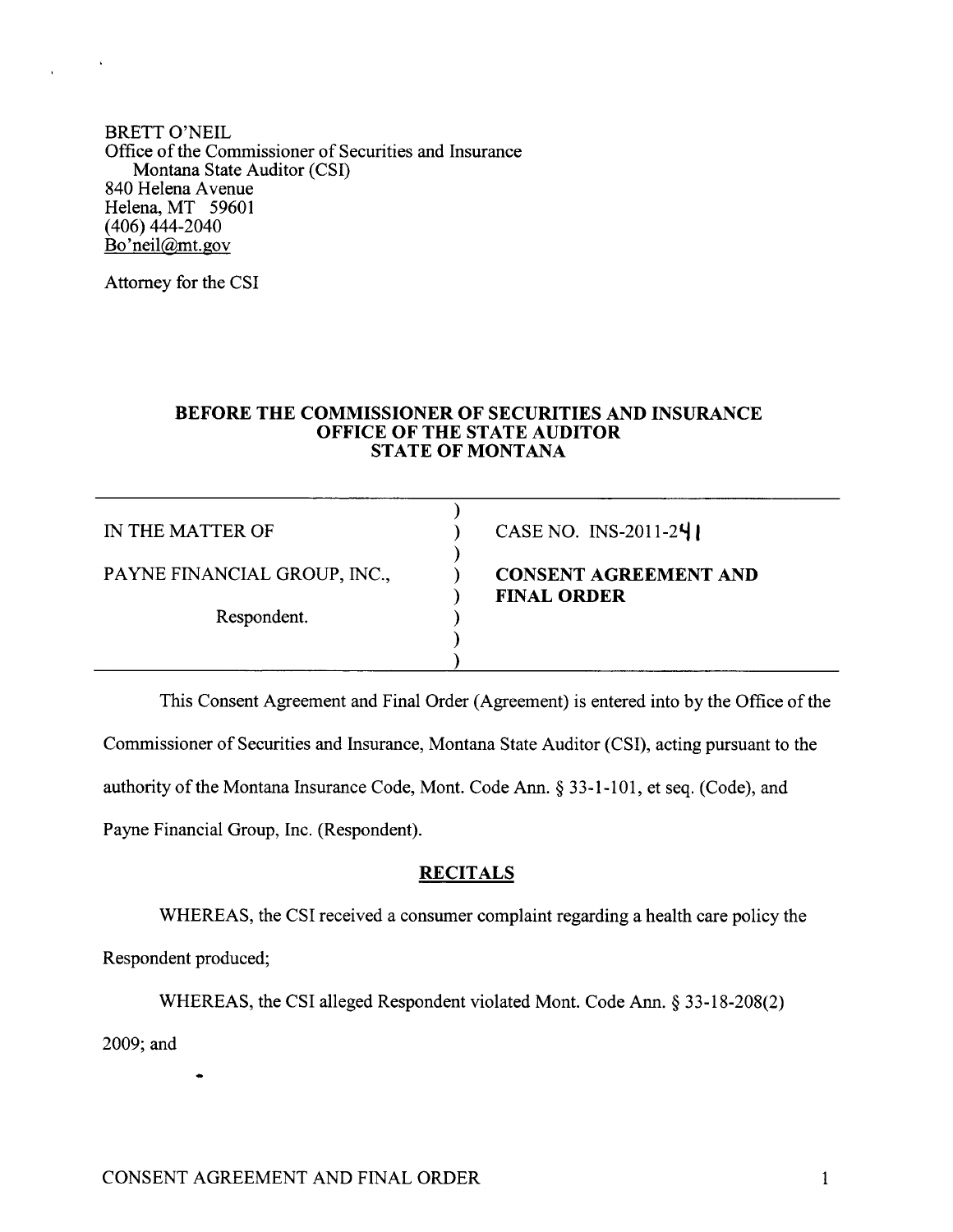WHEREAS, the CSI and the Respondent agree that the best interests of the public would be served by entering into this Agreement;

NOW, THEREFORE, in consideration of the mutual undertakings contained in this Agreement, the CSI and the Respondent hereby agree to settle this matter pursuant to the following terms and conditions:

#### STIPULATIONS AND CONSENTS

I. Without admitting or denying any of the CSI's allegations, the Respondent stipulates and consents to the following:

A. Within ten days from the execution of this Agreement, the Respondent shall pay restitution to the persons named in Appendix 1.

B. The Respondent shall perform an intemal evaluation and make any changes necessary to retrain its staff. Following this evaluation, the Respondent shall identify any other issues similar to the ones raised by the CSI in this agreement and take corrective action. No penalty shall be imposed for similar violations reported by the Respondent within three months of the signing of this agreement.

C. The Respondent shall comply with the terms and conditions of this Agreement, the Insurance Code, and all other regulations of the state of Montana.

D. The Respondent fully and forever releases and discharges the Commissioner of Securities and Insurance (Commissioner), the CSI, and all of the CSI's employees and agents from any and all actions, claims, causes of action, demands, or expenses for damages or injuries, whether asserted or unasserted, known or unknown, foreseen or unforeseen, arising out of this Agreement.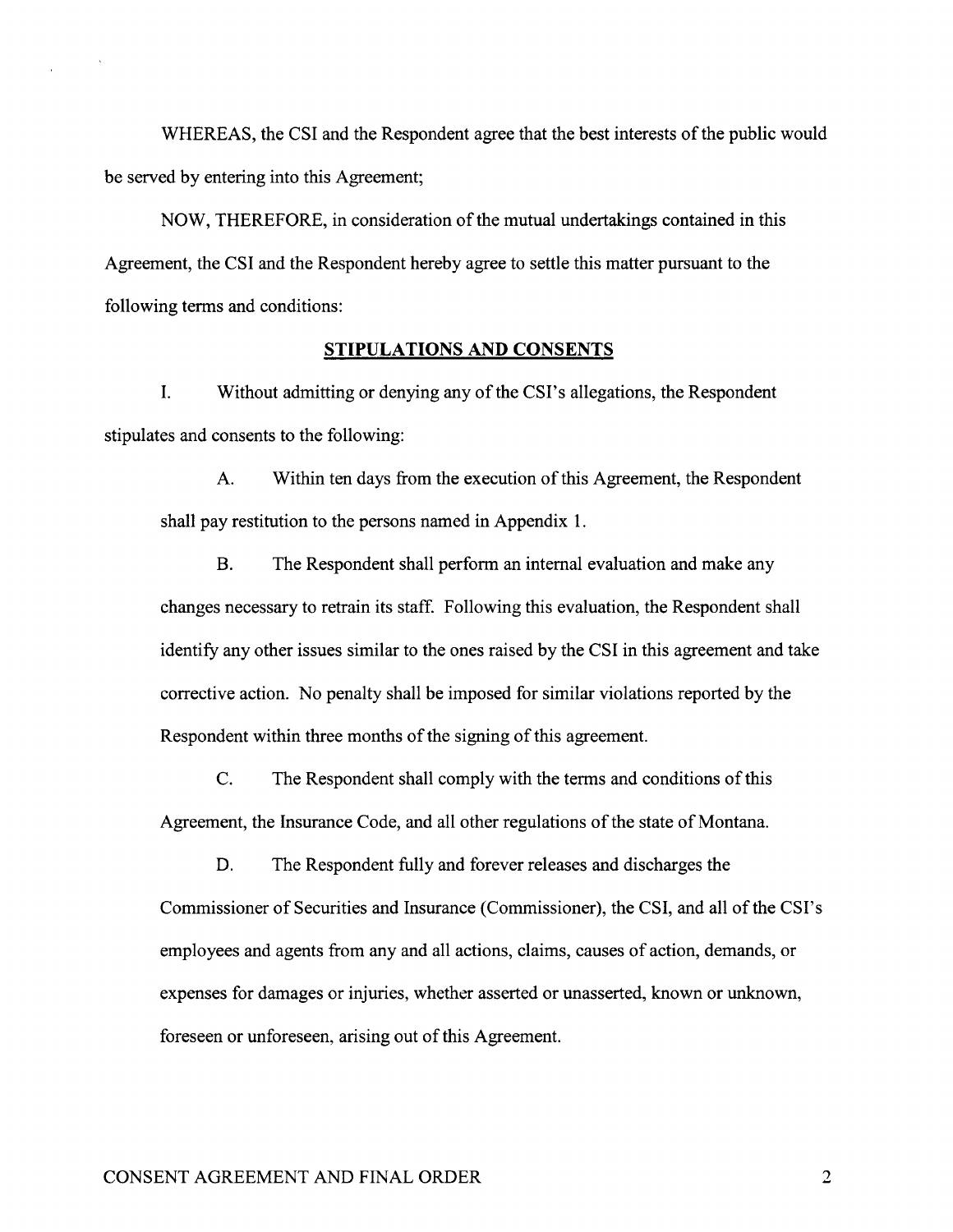E. The Respondent specifically and affirmatively waives a contested case hearing and all rights to appeal under the Montana Administrative Procedure Act, Mont. Code Ann.  $\S 2-4-101$ , et seq., and elects to resolve this matter on the terms and conditions set forth herein.

II. All parties to this Agreement stipulate and consent as follows:

A. The Commissioner and the CSI have jurisdiction over the subject matter of the above-entitled proceeding.

B. Under authority of the lnsurance Code, the CSI hereby agrees that it will not initiate any civil or administrative action against the Respondent regarding the allegations contained in this action.

C. This Agreement is entered without adjudication of any issue, law or fact. It is entered into solely for the purpose of resolving the CSI's allegations and is not intended to be used for any other purpose. For any person or entity not a party to this Agreement, this Agreement does not limit or create any private rights or remedies against the Respondent including limit or create liability of Respondent, or limit or create defenses of Respondent, to any claims.

D. The applicable statute of limitation, Mont. Code Ann. § 33-1-318, is tolled for two years from the date of execution of this Agreernent with regard to the allegations set forth above. In the event Respondent violates the terms of this Agreement at any time during the two-year tolling period, the CSI reserves the right to seek additional fines.

E. This Agreement constitutes the entire agreement between the parties and no other promises or agreements, either express or implied, have been made by the CSI

### CONSENT AGREEMENT AND FINAL ORDER

 $\overline{3}$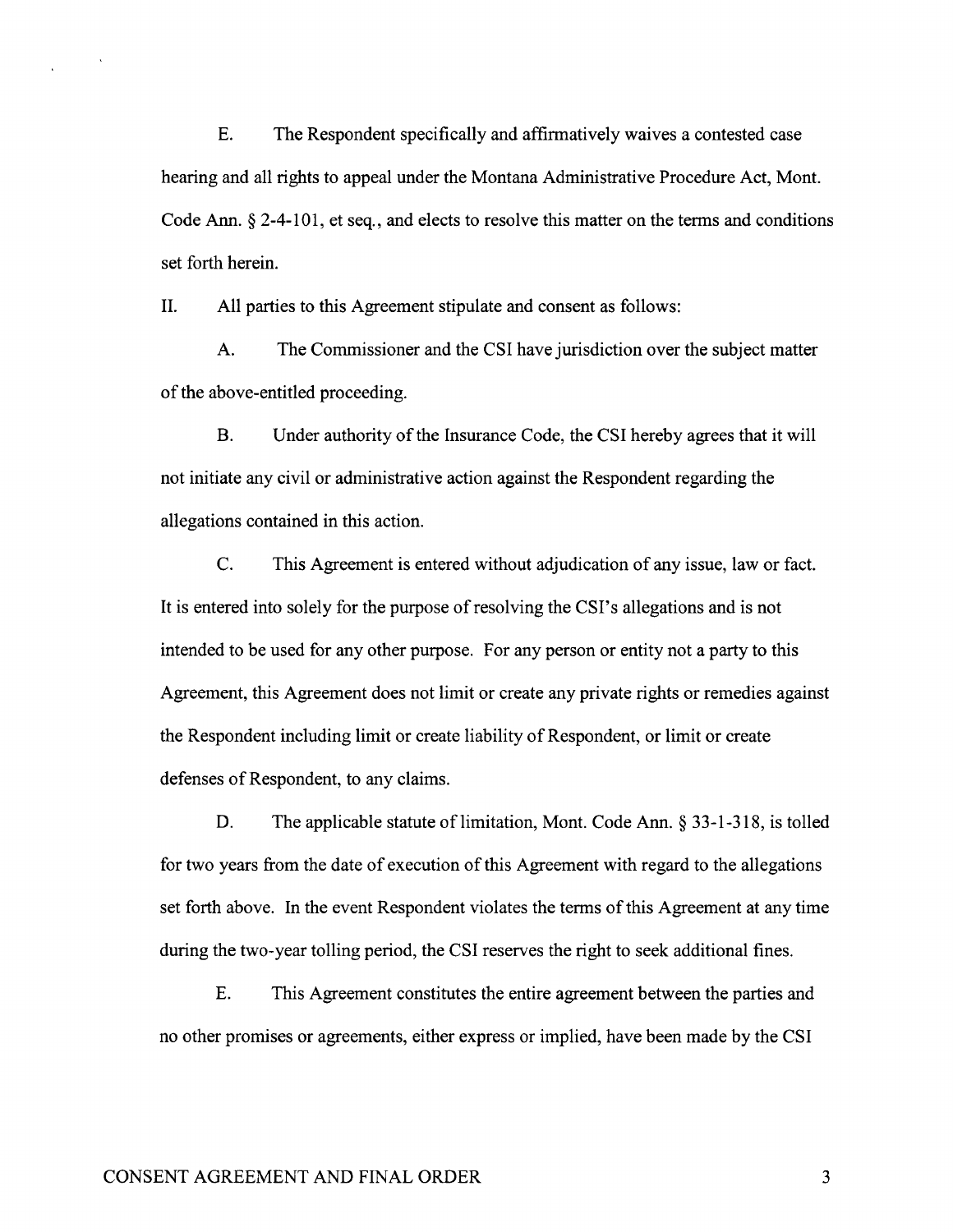or by any member, officer, agent or representative of the CSI to induce Respondent to enter into this Agreement.

F. This Agreement may not be modified orally, and any subsequent modifications to this Agreement must be mutually agreed upon in writing to be effective.

G. This Agreement shall be incorporated into and made a part of the attached

Final Order issued by the Commissioner herein.

H. This Agreement shall be effective upon signing of the Final Order.

I. The Agreement is a public record under Montana law and as such may not be sealed or otherwise withheld from the public.

DATED this  $2\sqrt{3}$  day of

INSURANCE DEPARTMENT

By:  $\frac{7}{8}$ BRETT O'NEI Attorney for the CSI

DATED this  $\frac{1}{2}$  day of  $\frac{X}{\sqrt{2}}$ , 2011

PAYNE FINANCIAL G<mark>BQ</mark>UP, INC. By: Charles Merser Its: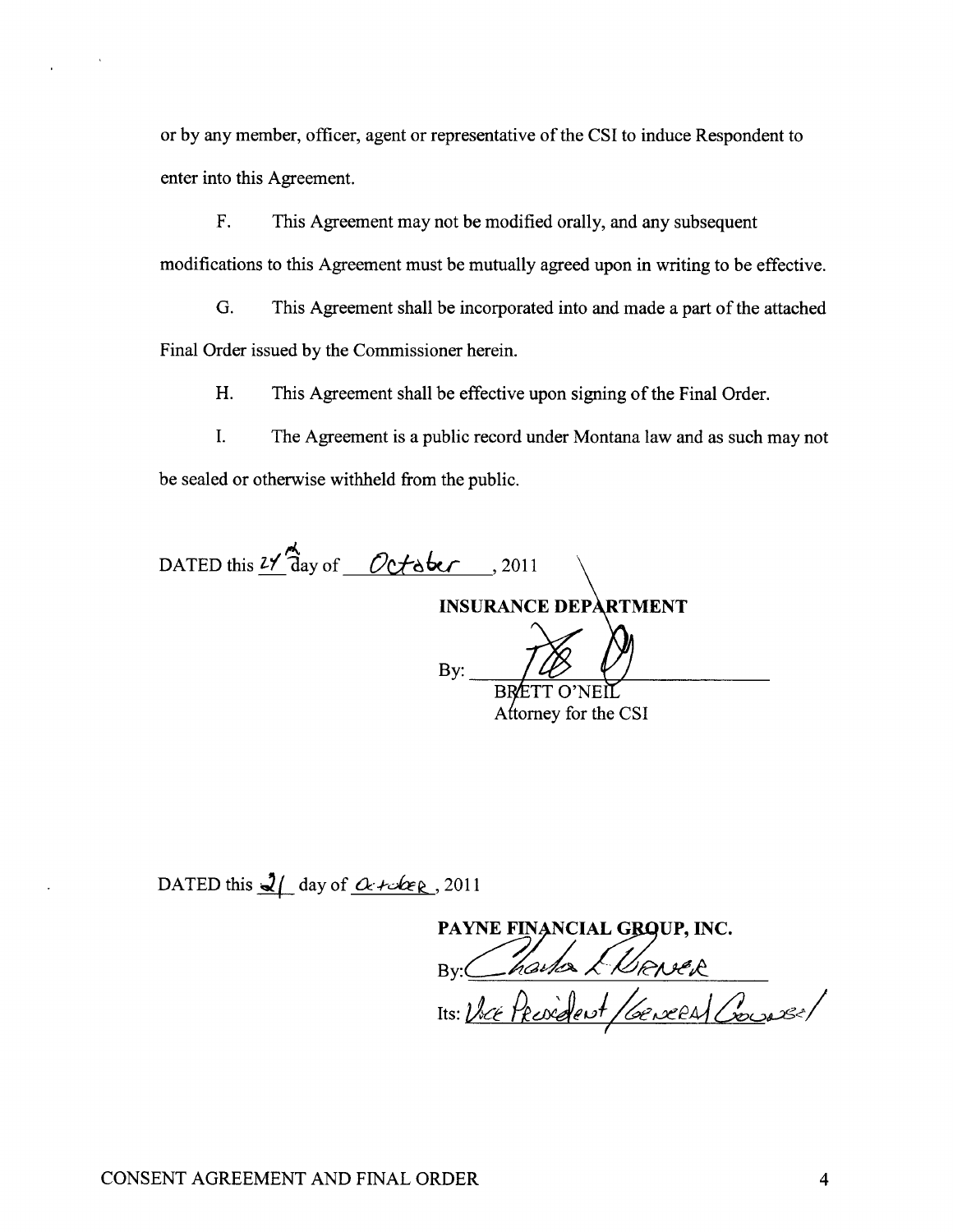## **FINAL ORDER**

Pursuant to the authority vested by Mont. Code Ann. § 2-4-603 and § 33-1-101, et seq.,

and upon review of the foregoing Consent Agreement and good cause appearing,

IT IS HEREBY ORDERED that the foregoing Consent Agreement between the CSI and

Respondent Payne Financial Group, Inc. is adopted as if set forth fully herein.

DATED this  $14^{\frac{1}{10}}$  day of **Resuser**, 2011.

MONICA J. LINDEEN Commissioner of Securities and Insurance, Montana State Auditor

SENT W Noon  $Bv:$ 

**ROBERT MOON** Deputy Insurance Commissioner

cc. Brett O'Neil **Chuck Turner**